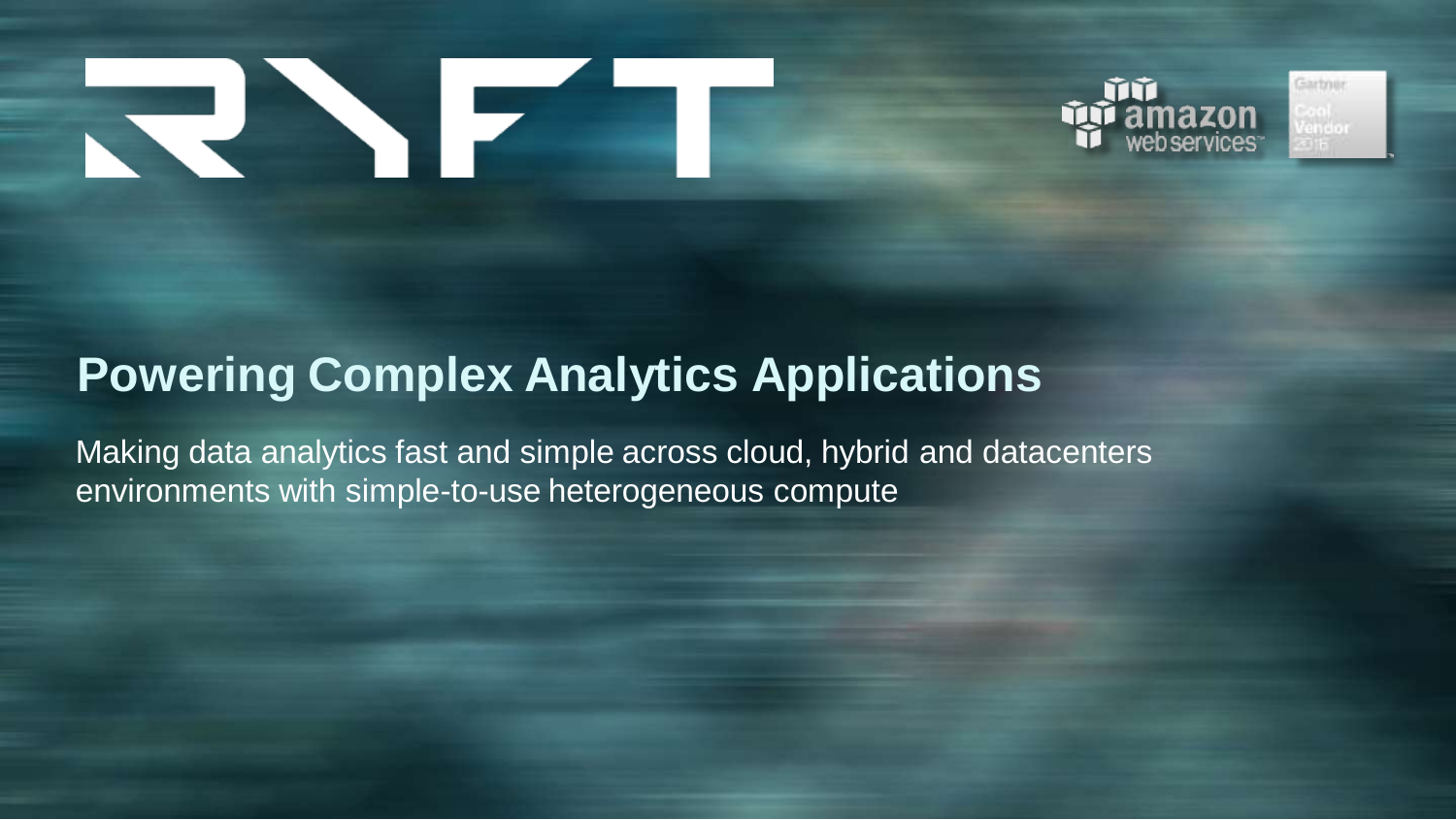# Ryft's Suite of **Accelerators Deploy in Minutes** While Leveraging Your Existing Data Analytics Ecosystem







**Ryft Cloud Ryft ONE Ryft ONE+**

### **ACCELERATE DATA DISCOVERY WITH VIRTUAL INSTANCES ON DEMAND**

- Ryft-enabled cloud instance for AWS F1 offering
- **Dramatically speed analysis over x86-based** cloud instances
- **Fast, simple execution of complex analysis** including edit and hamming distance searches
- Advanced search functionality including regular expressions, etc.
- Requires no data transformation and indexing
- Accelerate existing BI tools and cluster technologies
	- Open API
	- **Connectors**
	- **Library of Analytics Algorithms**

### **STREAMLINES AND ACCELERATES ANY BIG DATA ECOSYSTEM**

- Compact 1U rack-mountable accelerator form factor
	- 12-48 TB of All-Flash SSD storage
	- 3.2+M IOPS per node
	- Encryption & Decompression with no performance loss
	- <sup>1</sup> 1/10/40 GbE & 56Gb/s FDR InfiniBand network interfaces
	- NAS protocols including NFSv4
	- Ultra high efficiency at less than 750 watts
- **100 node Ryft Cluster delivers** 
	- Single file system & global namespace
	- 200+ GB/second throughput
	- 4.8 PB storage in only 2.5 racks

### **SUPERCHARGES IN-MEMORY COMPUTE BIG DATA APPLICATIONS**

- Compact 2U rack-mountable accelerator form factor
	- 24 96 x86 cores coupled with FPGA-accelerated compute
	- 512 GB to 4 TB of host-side x86 RAM
	- 12-48 TB of All-Flash SSD storage
	- Encryption & Decompression with no performance loss
	- 1/10/40 GbE, 56Gb/s FDR InfiniBand network interfaces
	- High efficiency at less than 1750 watts
- 100 Node Ryft ONE+ Cluster
	- Single file system & global namespace
	- 4.8 PB storage in 5 racks
	- 200+ GB/second throughput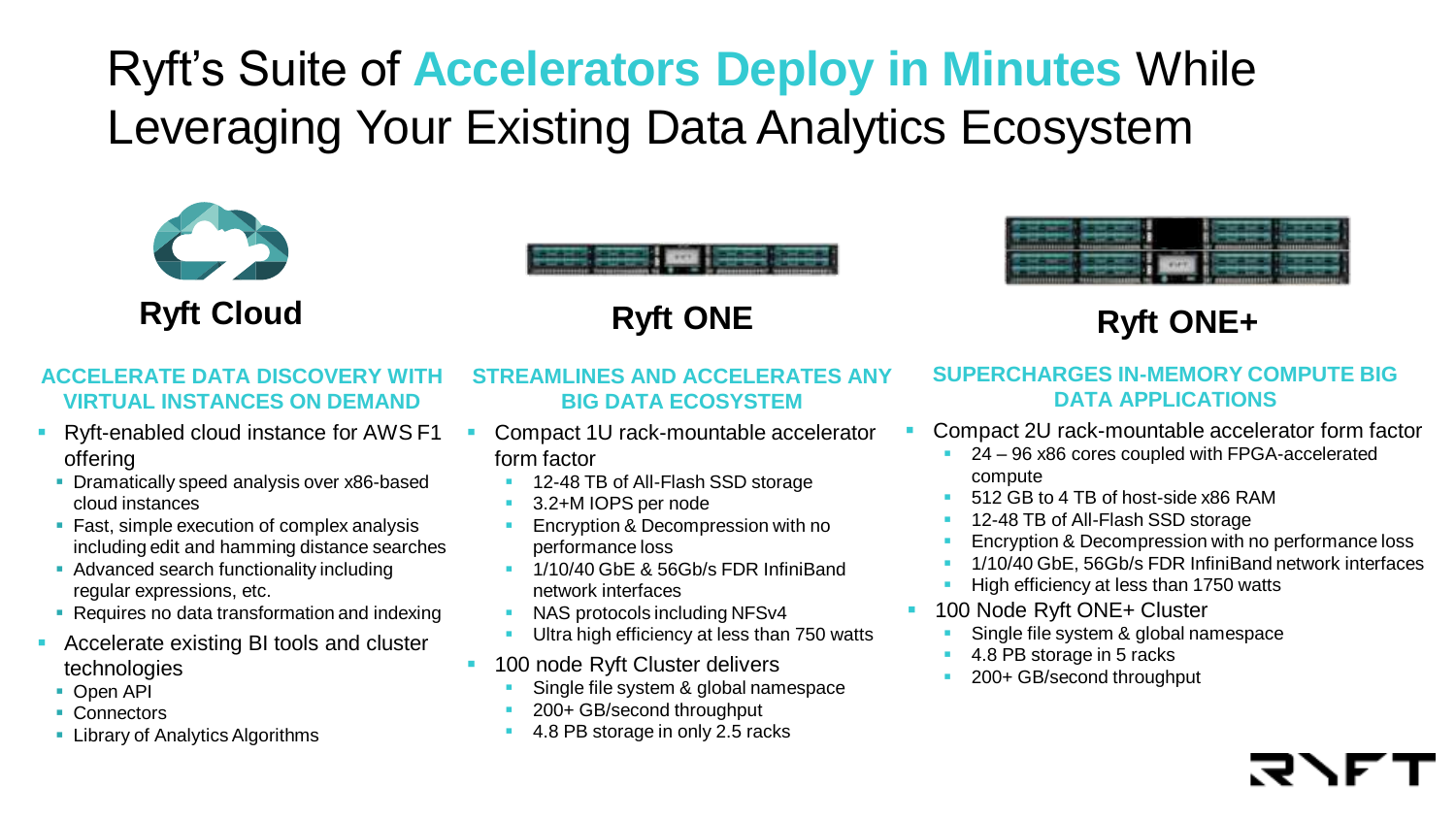# The Power of **Ryft + Data Analytics Applications**



### **Data Visualization (Tableau)**

Analyze structured and unstructured data together in near real-time—with **no transformation or indexing,** enabling complex analysis like edit distance searches with **no added latency**

# **Search (Elasticsearch)**

Dramatically speed Elasticsearch performance by 100X or more, and expand edit distance and hamming fuzzy search capabilities to improve results accuracy



## **In-Memory Database (SAP HANA)**

Exponentially increase performance of HANA for faster, more actionable insights with Ryft's patented memory storage architecture



# **Geospatial (Google Earth)**

Rapidly integrate geospatial-based data sets including social media feeds—at a fraction of current infrastructure requirements, removing reliance on relational or NoSQL databases

# **SQL (Microsoft)**

Fast, simple data discovery for more actionably insights using SQL queries on non-standard unstructured and semi-structured data with no data transformation or indexing requirements



## **Log Analysis (Splunk, ELK)**

Eliminate lengthy ingest times by thinning logs in seconds for ingest into traditional logging analysis tools

# ヌヘ